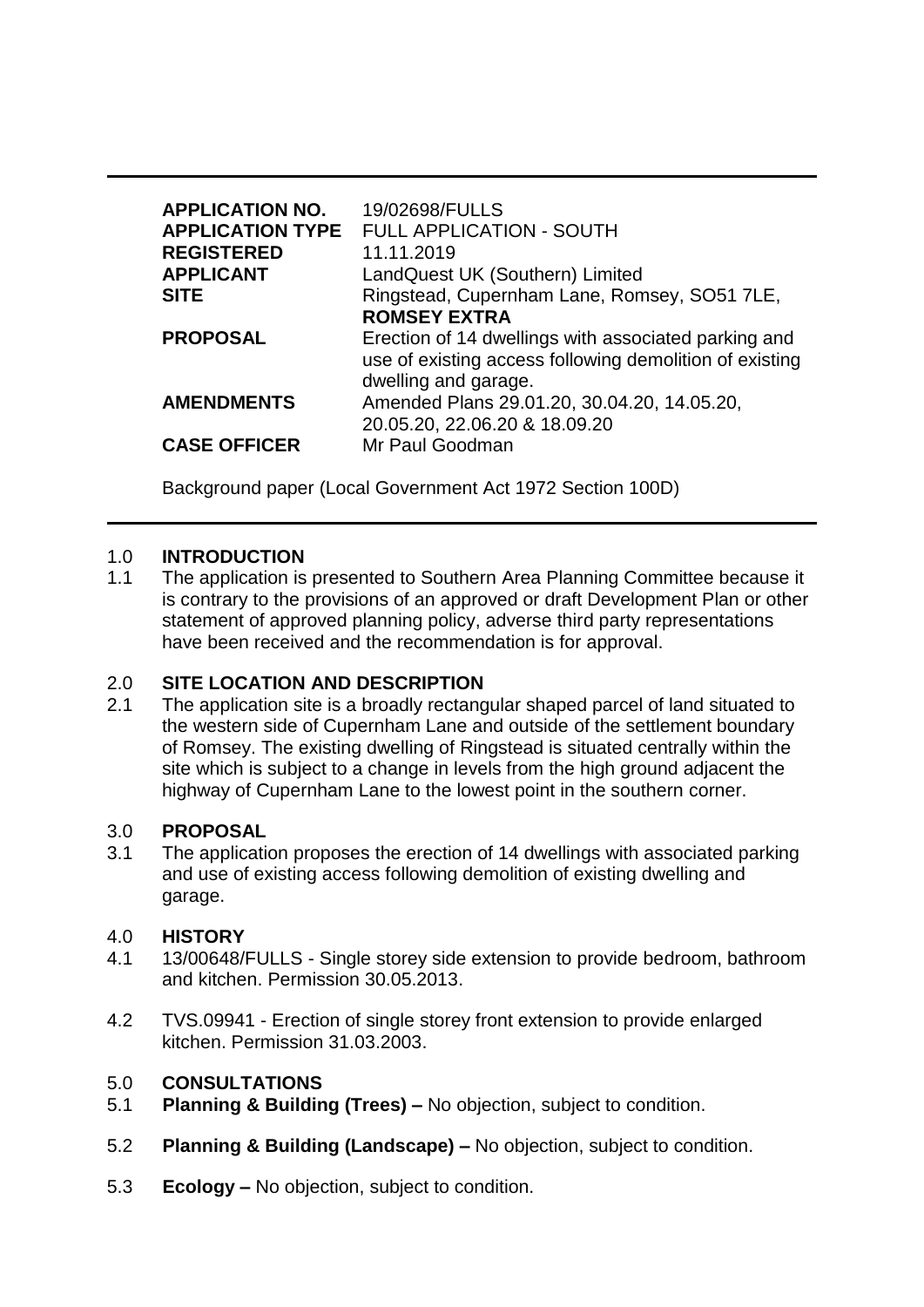- 5.4 **HCC Highways –** No objection, subject to condition.
- 5.5 **Housing & Environmental Health (Housing) –** No objection.
- 5.6 **HCC Archaeology –** No objection, subject to condition.
- 5.7 **Natural England –** No objection, subject to s106 to secure nitrate mitigation.
- 5.8 **HCC Local Lead Flood Authority –** No objection, subject to conditions.
- 5.9 **HCC Childrens Services –** No objection.

## 6.0 **REPRESENTATIONS** Expired 12.10.2020

- 6.1 **Romsey Extra Parish Council –** Objection;
	- Lack of social housing provision
	- No solution to nitrate issue
	- Provision and protection of trees.
	- Archaeological issues to be addressed

## 6.2 **Romsey & District Society (Planning Committee) –** Objection;

 Located in the countryside and is contrary to policy. The development would seem to lack imagination considering its unique location and breaks no new ground to respond future demands for carbon neutral development. It is also not clear that sufficient affordable houses have been provided.

### 6.3 **Romsey & District Society (Natural Environment) –** Objection;

- Do not consider that this application conforms to the requirements of Policy E5 and the NPPF.
- Concerned about the effects on bats, in particular. The ecological mitigation suggests that the needs of the foraging bats currently using the site can be met by setting aside a small area of undeveloped land. However, the in-combination effects of a number of permitted applications along the Cupernham Lane area will severely reduce the areas available for bats to forage. The open area will be reduced form 0.8ha to 0.15ha, a loss of approximately 82%.
- With regard to coherent ecological networks, we believe that the garden provides a strategic wildlife route between the Abbotswood Conservation Area (Chivers Land SINC) and Fishlake Meadows Nature Reserve as it links to the Little Mead open space and stream crossing the centre of the Oxlease development.
- The plans also indicate the removal of a large number of trees. This includes 13 individual trees, 4 groups and two part-groups of trees. The two large pines at the entrance are an important feature of the local landscape; the large number of fruit trees are of importance to wildlife, especially birds.
- In no way can we identify any ecological net gain from this development.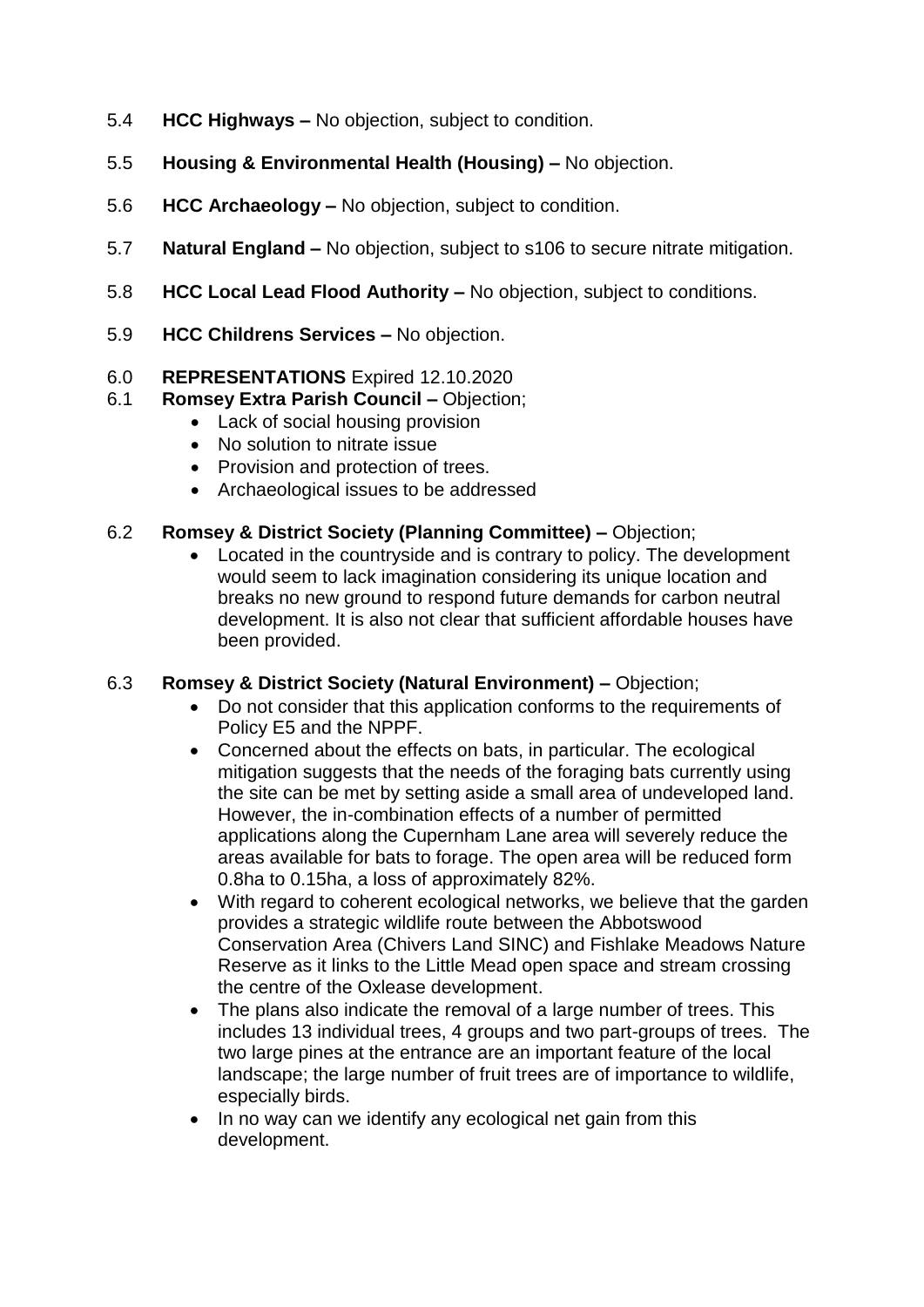## 6.4 **16 representations of Objection received;**

- Overdevelopment of Cupernham Lane and wider area north of Romsey.
- Impact on the nature reserve and wildlife corridors
- Overlooking to Oxlease properties
- Increased traffic and highways safety.
- Loss of light
- Impact on surface water drainage of neighbouring Oxlease.
- Impact on protected species
- Noise, smells and vibration from construction works.
- Increased crime and community safety impact from additional routes into Oxlease.
- Loss of and impact on protected trees both on and off site.
- Garden grabbing contrary to policy.
- Pressure on local amenities

## 7.0 **POLICY**

# 7.1 Government Guidance

National Planning Policy Framework (NPPF) National Planning Practice Guidance (NPPG)

## 7.2 Test Valley Borough Revised Local Plan (2016)(RLP)

COM2 (Settlement Hierarchy), E1 (High Quality Development in the Borough), E2 (Protect, Conserve and Enhance the Landscape Character of the Borough), E5 (Biodiversity), E7 (Water Management), E8 (Pollution), E9 (Heritage), LHW1 (Public Open Space), LHW4 (Amenity), T1 (Managing Movement), T2 (Parking Standard).

## 7.3 Supplementary Planning Documents (SPD) Affordable Housing Infrastructure and Developer Contributions New Forest SPA Interim Framework

## 8.0 **PLANNING CONSIDERATIONS**

The main planning considerations are the principle for development, housing land supply, affordable housing requirements, character of the area, highways, trees, protected species & ecology, amenity, archaeology and drainage.

## 8.1 **Principle of development**

The application site is, for the purposes of planning policy, within the countryside. The application site is not allocated for development in the currently saved policies of the Local Plan. The principle planning policy of the TVBLP therefore is policy COM2. Planning policy COM2 seeks to restrict development outside of settlement boundaries unless identified within the specified policies as being appropriate or where a countryside location is required.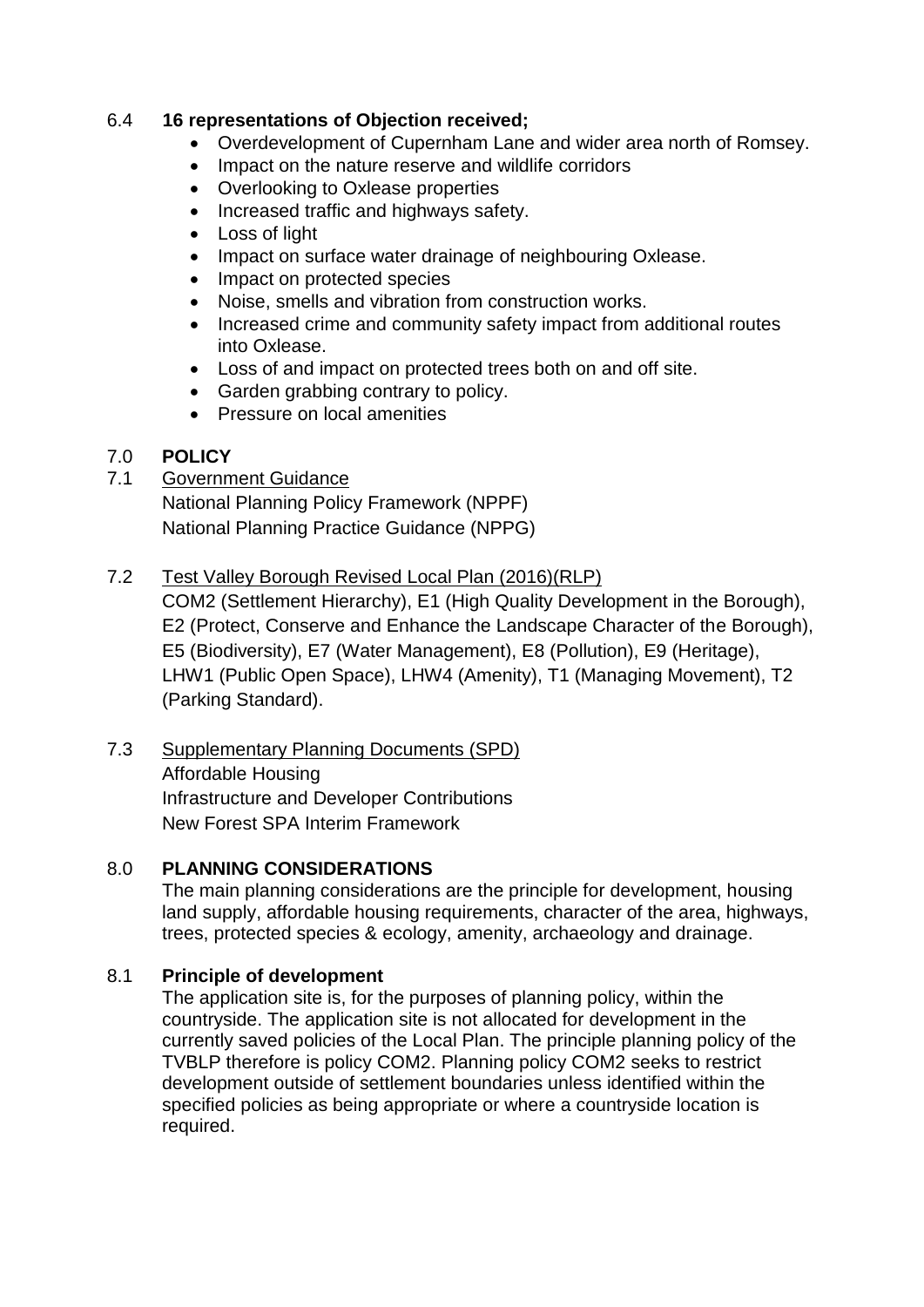8.2 It is not considered that the proposal is of a type appropriate in the countryside (criterion a) or that there is an essential need for the proposal to be located in the countryside (criterion b). A number of representations have drawn upon the fact that the site is in the countryside and therefore in accordance with policy COM2, there is a presumption against the grant of planning permission. However, planning law requires other material considerations to be taken into account and weighed against the departure from the policy of the Development Plan. These are addressed in the following paragraphs.

### 8.3 The National Planning Policy Framework

The National Planning Policy Framework (NPPF) is a material consideration in the assessment of planning applications. The NPPF identifies the three dimensions of sustainable development which should be taken into account, i.e. social, economic and environmental roles. The purpose of the planning system is to contribute to the achievement of sustainable development. For the assessment of planning applications, this means approving development proposals that accord with the development plan without delay. As noted above, the principle of additional housing in this countryside location is considered to be contrary to Policy COM2. The site was not allocated for development within the Revised Local Plan as an allocation site.

## 8.4 Housing Land Supply

Section 5 of the NPPF relates to housing. Paragraph 73 of the NPPF requires the Council to demonstrate a minimum of 5 years housing land supply (HLS) with a 5% buffer. An assessment of the HLS position as at 1 April 2019 has been undertaken. This uses the housing requirement established in policy COM1 and has regard to the conclusions of the Inspector's Report on the Examination of the Local Plan. The HLS position for Southern Test Valley, as at 1 April 2019 is 6.68 years of supply. This is reported against a target of 5.00 years. The existence of a five year HLS enables the Council to give weight to the policies of the adopted plan (in the context of footnote 7). The demonstration of a five year HLS does not in itself cap development and any application must be assessed on its merits.

## 8.5 **Relationship with the settlement boundary and adjacent planning permissions**

The settlement boundary for Romsey is situated to the south of, but does not contain the application site. However the site is adjacent, and in close proximity to, a number of other planning permissions.

8.6 Planning permission for residential development at Oxlease Farm adjacent the site to the west (14/00204/OUTS) is and now substantially complete. The site immediately to the south benefits from permission for development of 21 dwellings under application 16/01857/FULLS which was allowed on appeal. In determining that appeal the Inspector drew reference to both the neighbouring permissions and the Inspectors decision at the Abbotsford site. Additional residential development has been permitted in this vicinity, including sites along Cupernham Lane (e.g. 15/01832/OUTS, Land west of Baroona, 15/00679/OUTS, South of Wren's Corner, 16/01857/FULLS and 17/02183/OUTS land west of Cupernham Lane).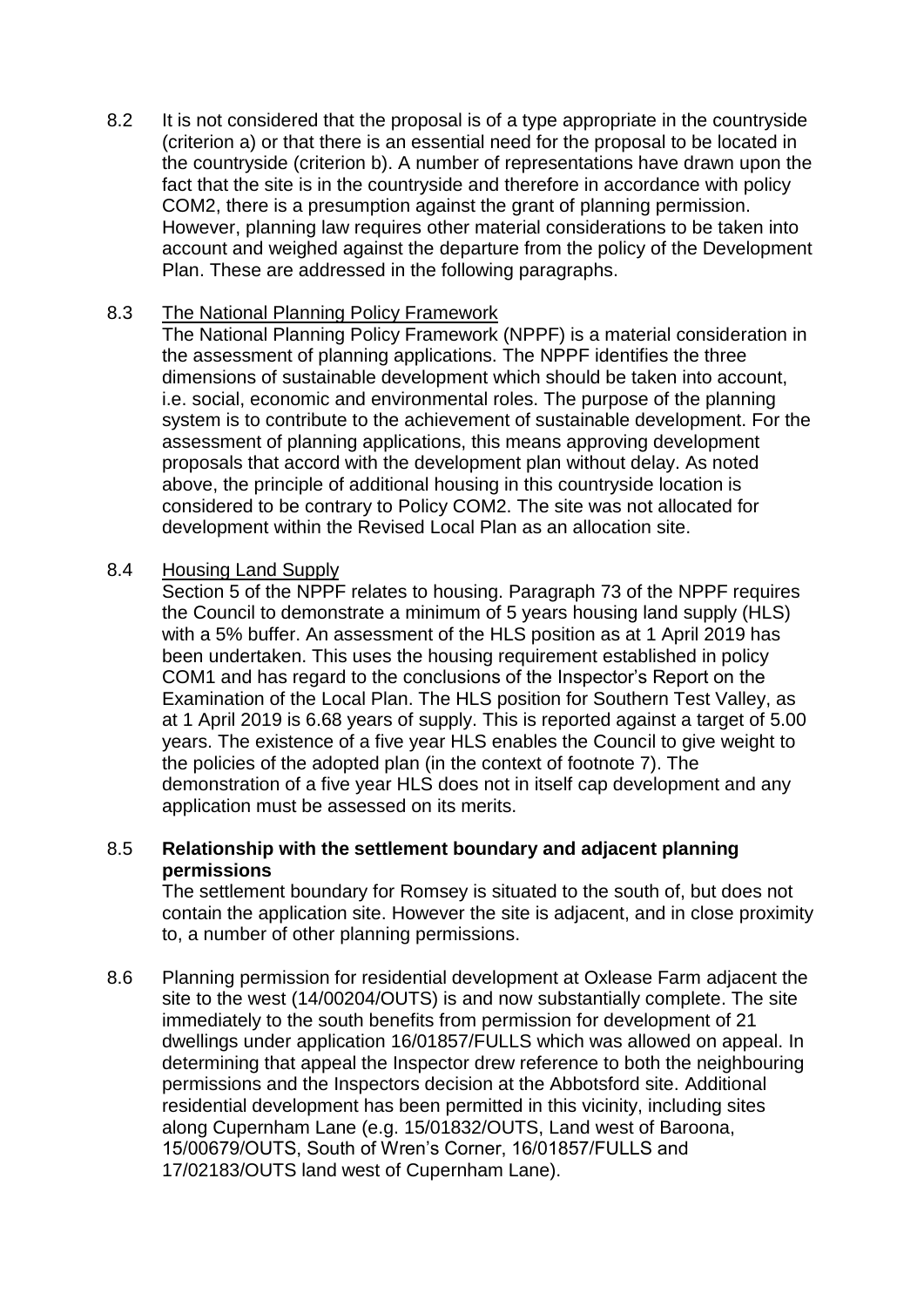## 8.7 Abbotsford Appeal Decision

The appeal decision in relation to a development site at Abbotsford constitutes a material consideration relevant to the determination of the application. The appeal decision relates to land at Abbotsford, Braishfield Road in Romsey (15/03137/OUTS), and is quoted here as an example of how the Planning Inspectorate balanced the various issues that are comparably similar with the current proposal. This appeal was allowed on 24 November 2017.

- 8.8 The appeal decision (for 15/03137/OUTS) recognised that the scheme did not accord with policy COM2, a policy that forms an intrinsic part of the spatial strategy, and that this was not a technical or minor breach (see paragraphs 20, 21 and 23 of the Decision Notice). Paragraph 22 also considers the status of the settlement boundaries in the context of development that was permitted outside the settlement boundaries prior to them being finalised within the Revised Local Plan – it recognises that future plans may review such boundaries but it is not for the appeal Inspector to anticipate the outcome of such a process.
- 8.9 The appeal decision considers the weight that should be attributed to the departure from the Development Plan, having regard to the specific context of the site (including the relationship with existing development, Ganger Farm (under construction), and the countryside, as well as the suburban context) and the aim of the policy (COM2), this is then weighed up with other material considerations including social, economic and environmental factors (paragraphs  $23 - 25$ , and  $37 - 44$ ). For Abbotsford, the Inspector considered that the material considerations indicated a decision other than in accordance with the development plan was acceptable.
- 8.10 Paragraph 23 of the Inspectors report states;

"However, it is clear that the aim of that policy is to direct development to the most sustainable locations and in so doing to reconcile the need for development with the need to protect the countryside. The appeal scheme would be located very close to the existing settlement and would benefit from easy access to existing facilities and services therein. Further, it is divided from the countryside by the large Ganger Farm development and is in a generally suburban context. Those matters, together, significantly limit the appeal site's contribution to the countryside. Whilst I acknowledge RLP Policy COM2 forms an intrinsic part of the spatial strategy for the RLP, in the circumstances of this appeal, the proposed development would not materially undermine its spatial strategy or the intrinsic character and beauty of the countryside. This limits the weight that I attach to the development plan conflict that I have identified."

8.11 The application site shares a number of significant comparisons with the Abbotsford site being situated adjacent the settlement boundary, a newly suburban context and separation from the wider countryside by the development of the Oxlease site. In this case the comparisons are compelling and considered to be materially significant in the determination of the application and also informed the decision of the Inspector on the land to the south of the application site.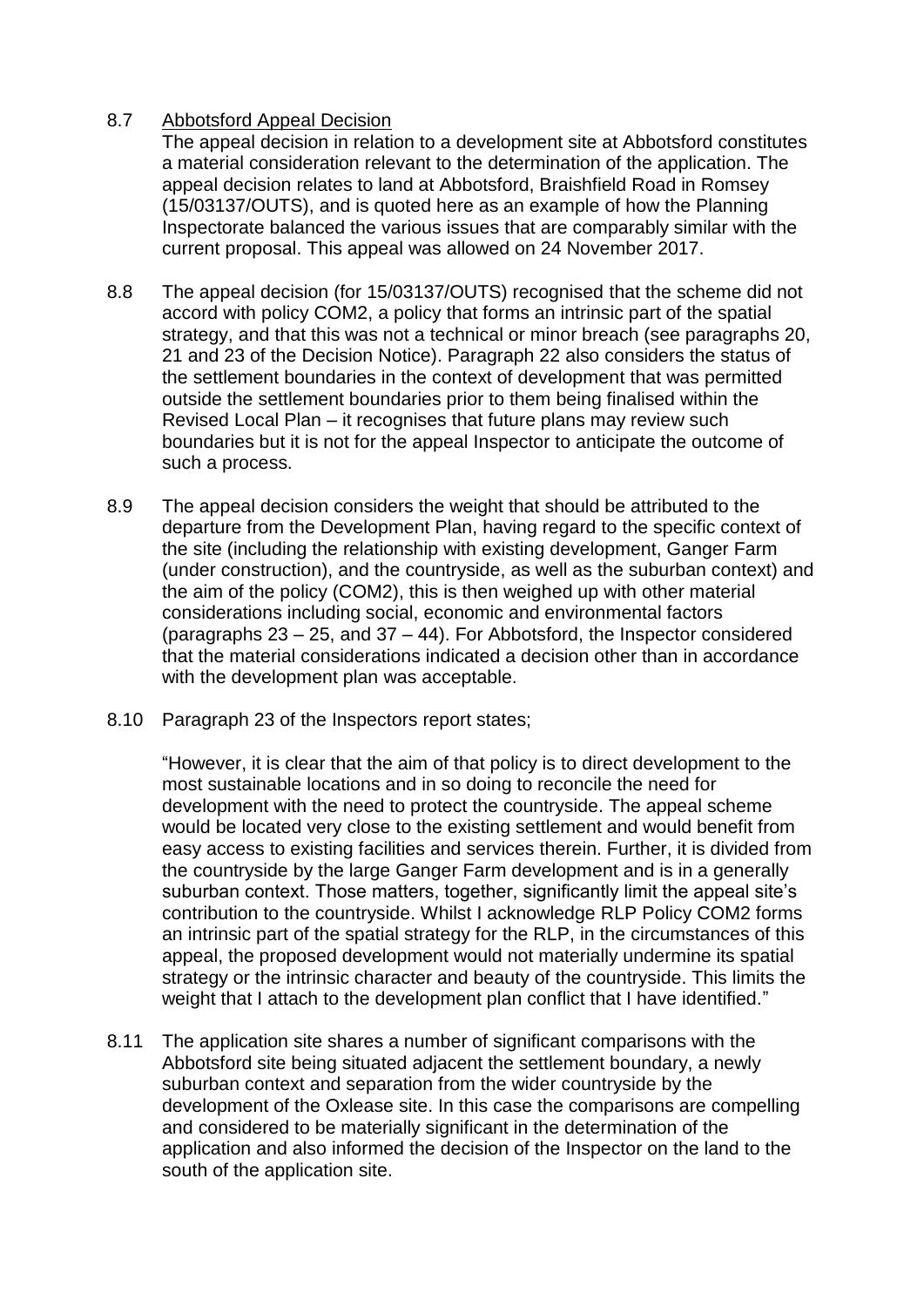# 8.12 Conclusion on the Principle of Development

The planning history in the vicinity of the site, particularly that work on the Oxlease site is substantially complete, are considered to represent a material consideration to which significant weight in the determination of this application can be given and should be taken into account. The planning permissions in the vicinity along with the existing residential development adjacent to the site form the context for the site and the proposal. As a result of the adjacent development the application site is now enclosed by residential development.

8.13 Whilst technically within the countryside the existing relationships are considered to be a strong material consideration in favour of the development. These matters have been considered by multiple Planning Inspectors who have reached similar conclusions on the principle of development in the area – notably that quoted in the Abbottsford appeal referred to above. As a result it is considered that the grant of planning permission in this case as a departure from the Local Plan is justified.

## 8.14 **Affordable Housing**

The site is located within the countryside. Under the Revised Local Plan (Planning Advice Note) Romsey Extra is classed as an undesignated area and therefore, under RLP Policy COM7 (Affordable Housing applies. On housing sites for 11 - 14 dwellings (or sites of 0.34 – 0.49ha) for up to 30% of dwellings are required to be affordable. Therefore the affordable dwellings required onsite is 3.9 units. Under RLP COM7, whole dwellings will be sought on-site and where the number sought does not equate to a whole number units, the remaining part dwelling will be sought as a Financial contribution. Therefore, to accord with Policy the three 'whole' units, and the 0.9 of a unit as a financial contribution would ordinarily be secured via a legal agreement.

## 8.15 Viability

The application is however supported by an Economic Viability Statement which concludes that a major factor in the sites overall economic viability is the demonstrable existing use value. Combined with CIL contributions and S106 contributions in relations to the New Forest SPA and costs associated with Nitrate mitigation the report concludes that the project is unable to support an affordable housing contribution and is deliverable only on the basis of a significantly reduced profit margin.

8.16 In order to assess the validity of the submitted information the Council has engaged an external viability consultant (Vail Williams). In summary the Consultant has concluded that the residual land value is below the benchmark site value and that the profit margin for the developer would be within the range accepted as market standard for residential development. As a result the Consultant has concurred with the applicant that affordable housing cannot be provided on the basis of viability.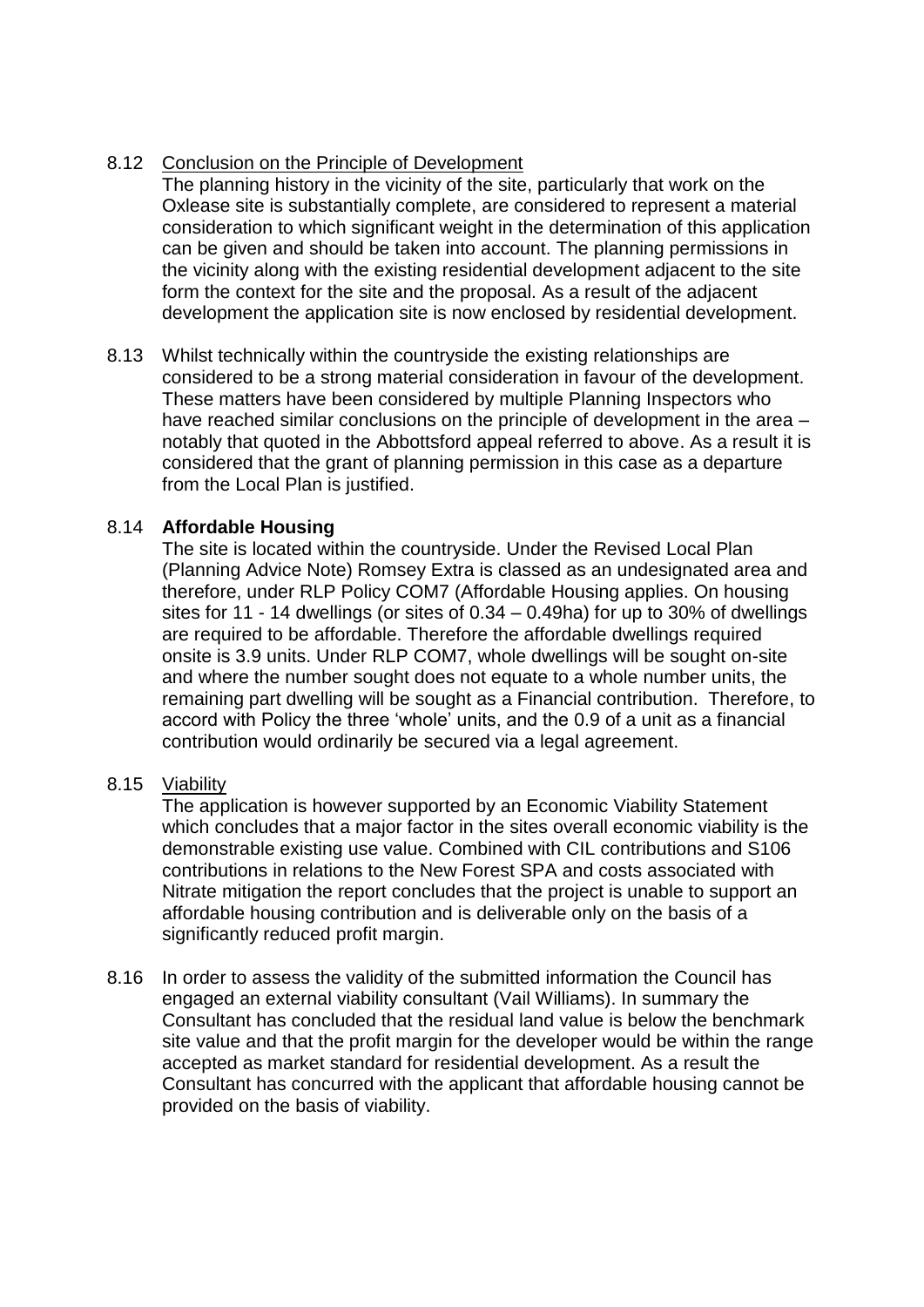8.17 Policy COM7 states that in assessing the suitability of sites for the provision of affordable housing the Council will take into account the size, suitability and the economics of provision. In this case it is considered that evidence has been presented, and independently verified by consultants acting on behalf of the LPA, to conclude that it is not economically viable to provide affordable housing at the site. No such provision is therefore sought.

### 8.18 **Character and Appearance**

Currently the site has a treed boundary but with limited views through the access of the dwelling known as Ringstead and towards Oxlease and the Fishlake Meadows SINC and SSSI waterways further west. On the opposite side of the road lies another SINC at Minchin Hill (ref SU36502310). Cupernham Lane has several parcels of mixed open/treed land retaining a rural edge to Romsey North.

- 8.19 There are however, existing permitted developments at several areas close to Cupernham lane, and as such the cumulative impact of all these developments on the Landscape Character and visual amenity effects also needs to be taken into. The existing development at Oxlease Meadows, and the more recently permitted developments, would therefore form part of the view from Cupernham lane in time.
- 8.20 The Oxlease development whilst more distant in these views is now well substantially complete and has changed the views across the valley floor when viewed from the elevated Cupernham Lane. The density of the development is consistent with the planning permissions already granted nearby. Furthermore the dwellings themselves are set at a significantly lower level than the highway and the existing belt of roadside tree planting will be retained.
- 8.21 The table below shows the comparative densities of the proposed and approved schemes in addition to neighbouring developments and the appeal site at Abbotsford.

| 8.22 | <b>Development</b>     | Dwellings per Hectare (dph) |
|------|------------------------|-----------------------------|
|      | Application site       | 13.9                        |
|      | West of Cupernham Lane | 14.6                        |
|      | West of Baroona        | 14.2                        |
|      | Oxlease                | 11.0 (estimated)            |
|      | <b>Wrens Corner</b>    | 20.0                        |
|      | Abbotsford             | 25.9                        |
|      | Baroona                | 12.5                        |

8.23 The western side of Cupernham Lane has historically been characterised by sporadic existing detached properties in large plots. However there are a number of extant permissions for development of a mixture of detached, semidetached and terraced properties on adjacent plots resulting in a diverse mixture in the built form of the immediate area which would be replicated within the application site.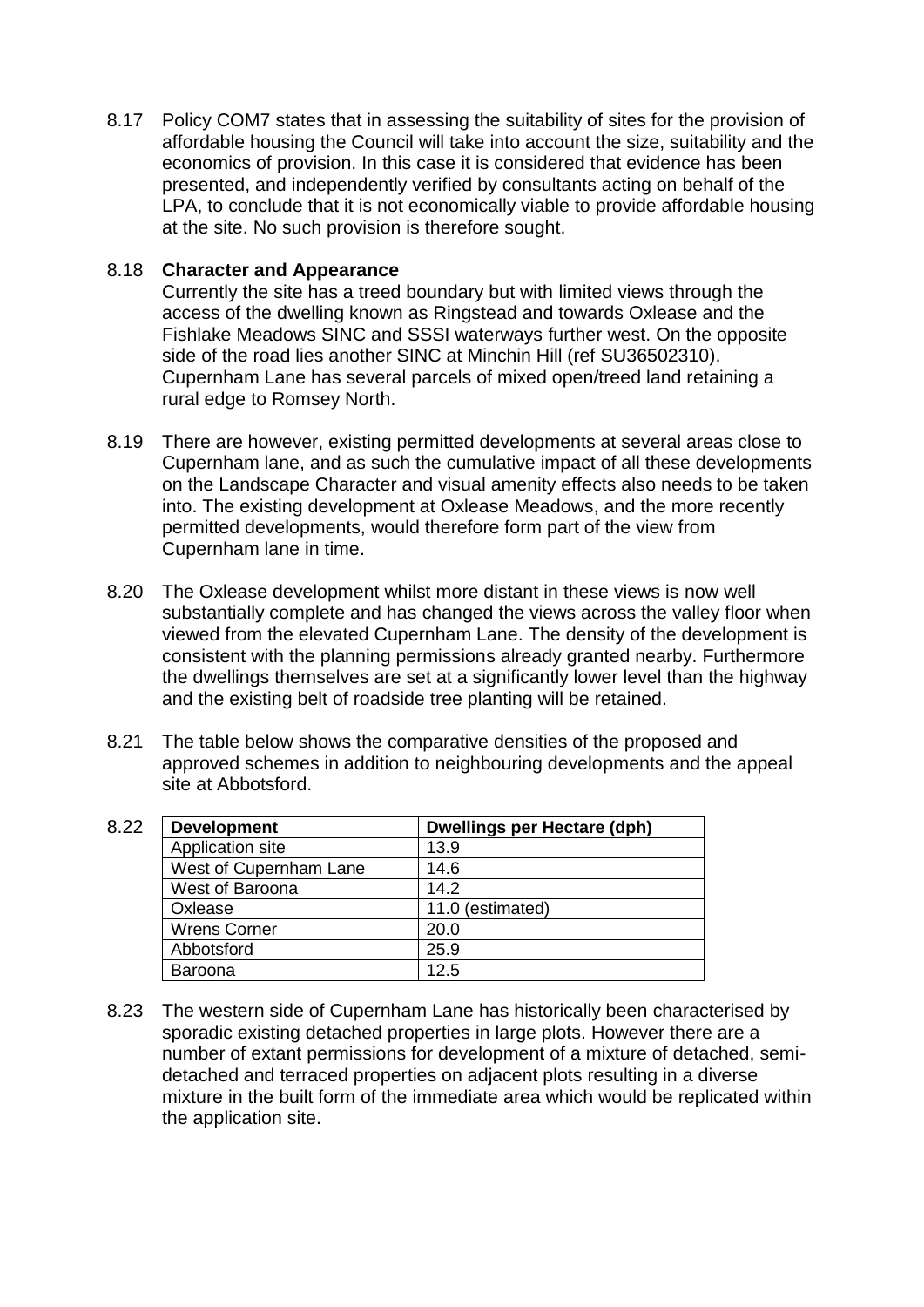- 8.24 The detailed designs propose a number of different house types, incorporating a mix of materials, creating interest within the resulting street scenes. The house designs proposed are similar to those approved on the adjacent sites, which will ensure a sympathetic appearance to the schemes in views through the site to nearby developments. The scale and proportion of the proposed units is considered appropriate in relation to existing properties in the vicinity and new developments.
- 8.25 The proposed development is considered to reflect the form and density of the neighbouring developments. Whilst views of the new dwellings will be possible from Cupernham Lane they will be predominantly obscured by the retained woodland and seen in the context of the Oxlease development. Whilst the proposals will have some impact it is not considered to be detrimental to a degree that would justify refusal of the application and as a result the proposals are considered to comply with policies E1 and E2 of the local plan.

## 8.26 Landscape Character

Following the submission of amended plans, updated LVA, Landscape Strategy and a Shade diagram assessing the impact of the perimeter trees on the development the Landscape Officer has raised no objection to the proposed development. However the Landscape Officer has commented that the management of some areas outside of private dwellings (Particularly the large hedged/planted area to the rear of plots 9&10, right of plot 8 and north of plot 11) will need to be maintained in order to ensure that it remains an attractive feature. Details of hard and soft landscaping is secured by condition.

### 8.27 Arboriculture

The on-site trees are protected by TPO.TVBC.354. Off-site trees to the north, south and west are also protected by TPO. The Arboricultural Officer commented that the submitted tree information was a fair reflection of the site and that development could be achieved but raised concern in relation to the originally submitted layout.

- 8.28 The Arboricultural Officer has advised that the revised layout now the gardens to receive at least the minimum about of direct light to the gardens. Shade diagrams have now been submitted to demonstrate this and this evidence can be used in the future to resist excessive tree works application from new property owners against works to increase light into gardens.
- 8.29 Details of new service routes are to be secured to ensure that they are located outside the Root Protection Areas (RPA) of the retained trees. In addition detailed planting plans are required by condition to ensure adequate space for a new tree planting to reach their potential without causing proximity issues or blocking light.
- 8.30 Subject to the required conditions the proposed development is considered to have no adverse impact on landscape character or protected trees and complies with Policy E2 of the TVBRLP 2016.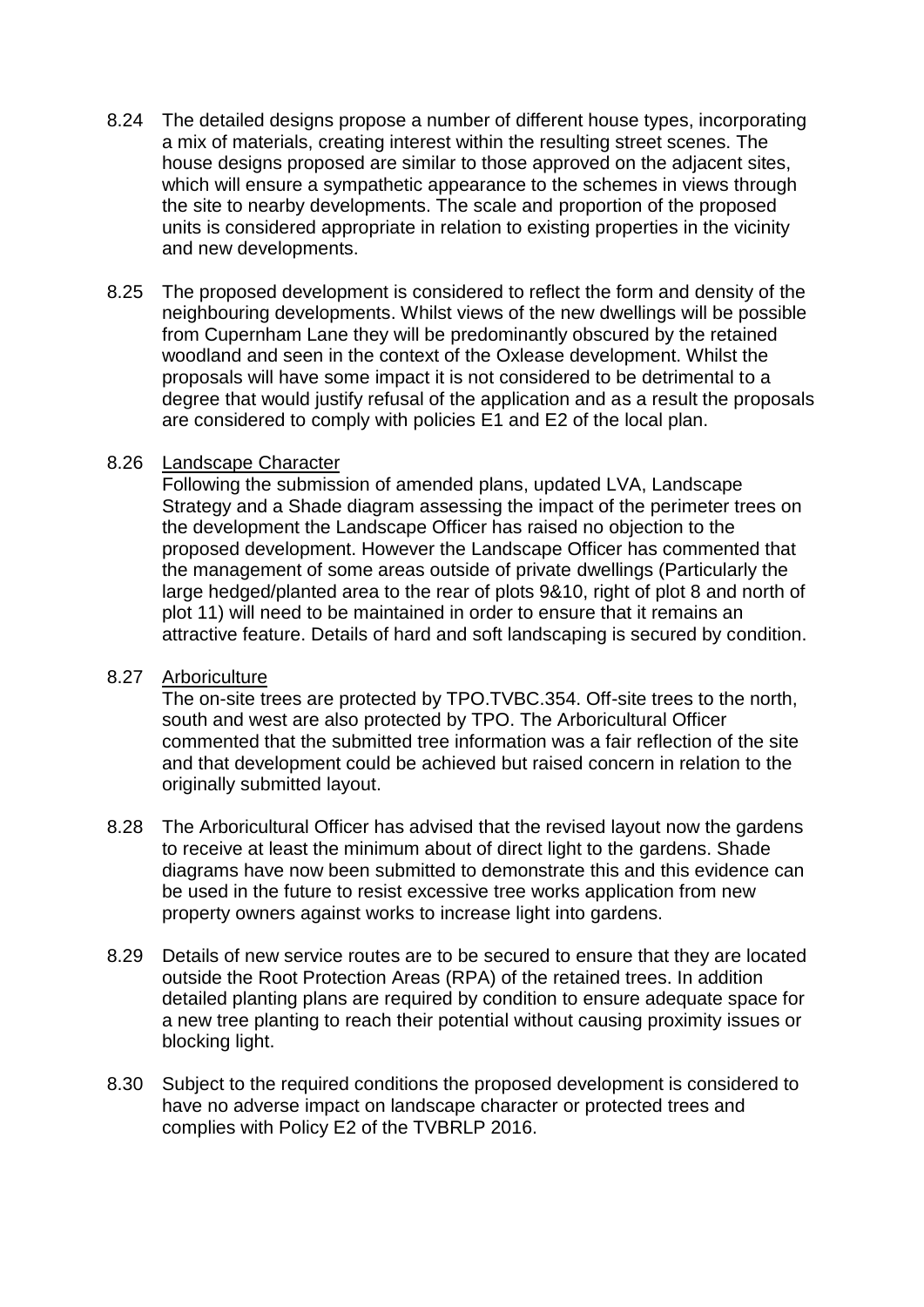## 8.31 **Highways**

Representations have raised concerns with regard to the impact of the development resulting from additional traffic on Cupernham Lane and the associated safety of Cupernham Lane itself. However the Highways Officer has raised no objection to the proposals in terms of traffic impact.

- 8.32 The application is supported by an ATC survey in the vicinity of the site access, the survey was undertaken in June 2019. The results of the ATC survey demonstrate 85th percentile wet weather speeds of 42.6mph southbound and 41.3 mph northbound. Cupernham Lane is this location is subject to a 30-mph speed limit. The ATC survey picked up both speed and volumetric data and demonstrates a 5-day average flow of circa 500 two-way movements passing the site access during each of the network peak hours. A Personal Injury Accident assessment has been undertaken for the most recent 5-year period. The Highways Officer is satisfied that there are no existing accidents trends located within the vicinity of the site that this proposal would likely exacerbate.
- 8.33 The development is not considered to generate any material volume of traffic generation and the level of traffic generation is classed as immaterial when considered in isolation or against the existing background flows on the local highway network in this location.
- 8.34 The submitted assessment is provided with swept path analysis vehicle tracking drawings that sufficiently demonstrate that a refuse vehicle of 11.2m in length can access, egress and turn within the confirms of the site in a safe and efficient manner.
- 8.35 The access is provided with suitable vehicular visibility splays of 2.4m x 107m to the north and 2.4m x 112m to the south. A condition has been applied to ensure the retention of the required splays. The existing dwelling will be served by the existing access and parking area to the front of the property. The proposed parking arrangement would meet the required standard and, subject to further conditions requiring the retention of parking and restricting the location of any gates, the proposed scheme is considered to have no significant detrimental impact on highways or pedestrian safety and accords with the relevant T policies of the TVBRLP 2016.

## 8.36 **Biodiversity & Protected Species**

### 8.37 Protected Species

Following initial concern raised by the Ecology Officer the application has been supported by revised and additional ecological survey work and biodiversity enhancement measures. The Ecology Officer has confirmed that the Biodiversity Enhancement & Mitigation Plan (EcoSupport, December 2020) and updated GCN Mitigation Strategy (EcoSupport, January 2020) have addressed the previous concerns. The Ecology Officer has advised that a good number of enhancement features are included within the built area.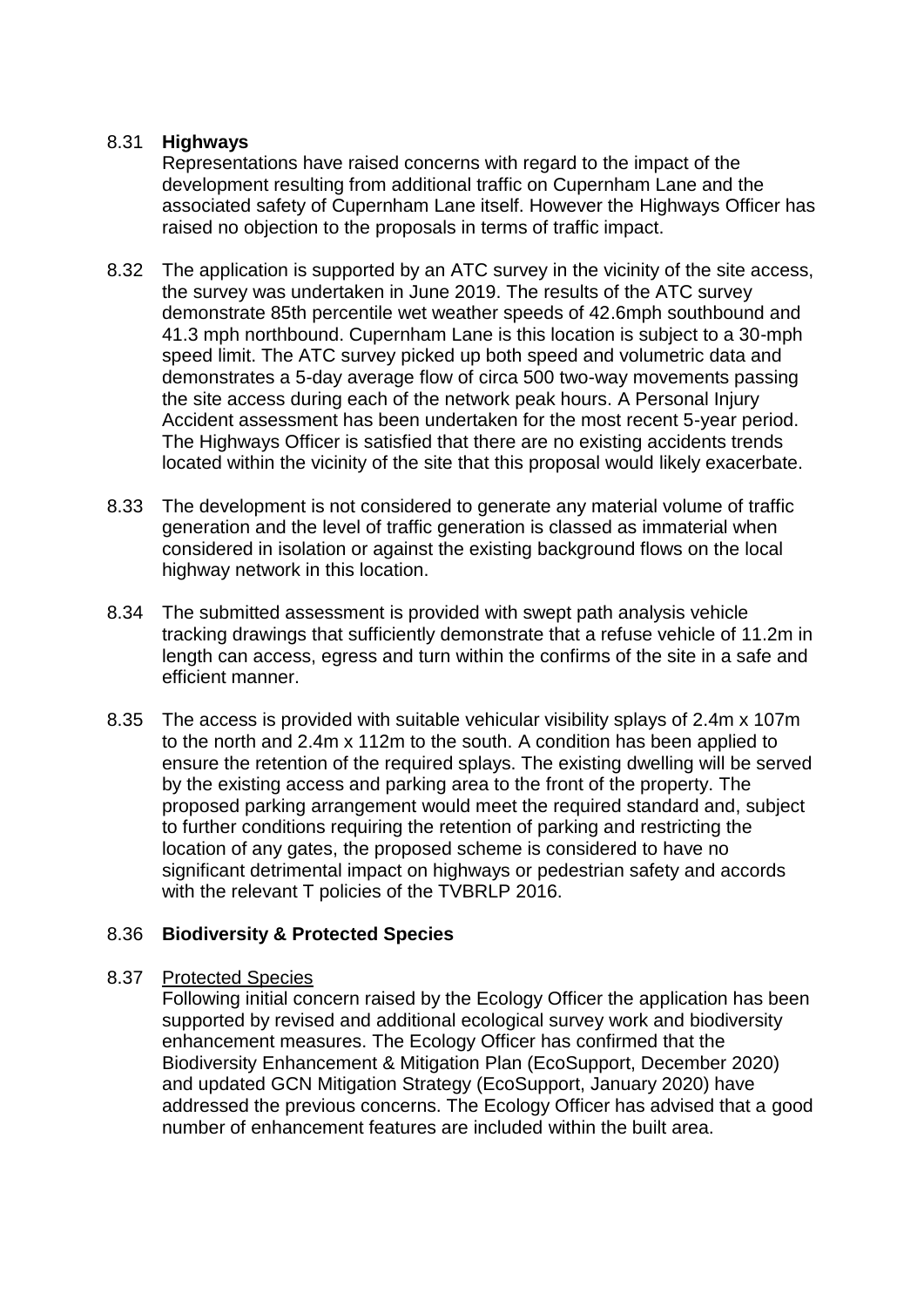#### 8.38 New Forest SPA

The development will result in a net increase in residential dwellings within 13.6km of the New Forest SPA. This distance defines the zone identified by recent research where new residents would be considered likely to visit the New Forest. The New Forest SPA supports a range of bird species that are vulnerable to impacts arising from increases in recreational use of the Forest that result from new housing development. While clearly one new house on its own would not result in any significant effects, it has been demonstrated through research, and agreed by Natural England that any net increase (even single or small numbers of dwellings) would have a likely significant effect on the SPA when considered in combination with other plans and projects.

- 8.39 To address this issue, Test Valley Borough Council has adopted a strategy whereby a scale of developer contributions has been agreed that would fund the delivery of measures to address these issues. With respect to the New Forest, a new strategic area of alternative recreational open space is being delivered that would offer the same sort of recreational opportunities as those offered by the New Forest.
- 8.40 Solent and Southampton Water SPA Solent Neutrality There is existing evidence of high levels of nitrogen and phosphorus in the water environment across the Solent, with evidence of eutrophication at some designated sites. An Integrated Water Management Study for South Hampshire was commissioned by the Partnership for Urban South Hampshire (PUSH) Authorities to examine the delivery of development growth in relation to legislative and government policy requirements for designated sites and wider biodiversity. This work has identified that there is uncertainty regarding whether any new housing development does not contribute to net increases in nutrients entering these designated sites.
- 8.41 As such, the advice from Natural England is that the applicants for development proposals resulting in a net increase in dwellings are required to submit the nitrogen budget for the development to demonstrate no likely significant effect on the European designated sites due to the increase in waste water from the new housing.
- 8.42 The applicant has submitted information that quantifies the nutrient budget for the proposal, and a proposed mitigation strategy. The proposed strategy comprises the removal of off-site land measuring 1.12ha, from agricultural production. This land is located in Fullerton. To secure the future use of the land in perpetuity the recommendation includes provision for a legal agreement to be completed preventing the use of the land for agricultural production, and for suitable management, to ensure the anticipated benefits to the Solent are realised.
- 8.43 Through securing the implementation of this off-site mitigation the applicant has the projected nutrient budget will be negative. Subject to the required legal agreement the development will therefore not result in adverse effects on the Solent designated site through water quality impacts arising from nitrate generation.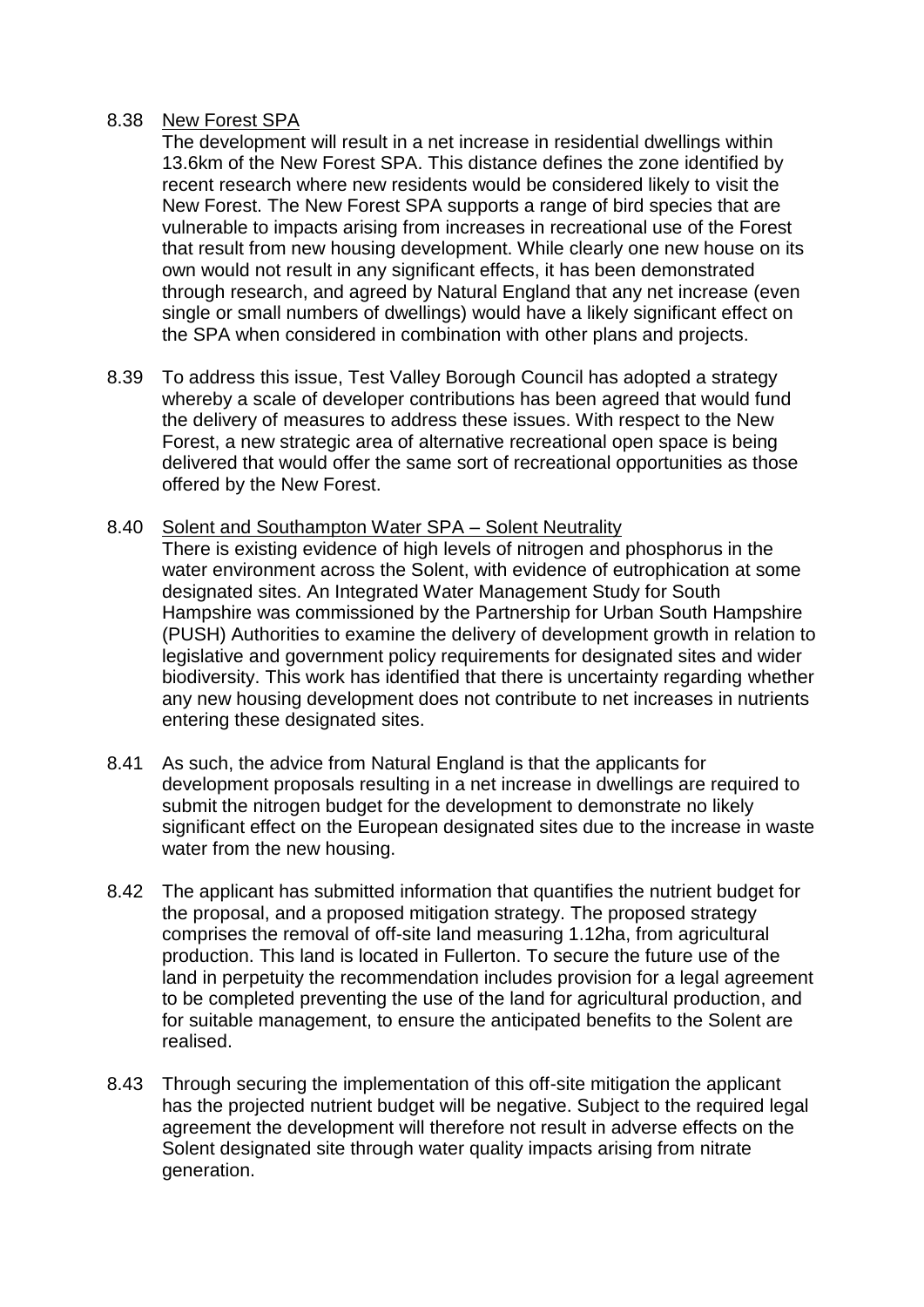## 8.44 **Water management**

The 2016 Local Plan includes a requirement in policy E7 to achieve a water consumption standard of no more than 100 litres per person today. This reflects the requirements of part G2 of the 2015 Building Regulations. In the event that planning permission was to be recommended a condition would be applied in order to address this. Subject to such a condition the proposal would comply with policy E7.

## 8.45 **Drainage and Flood Risk**

The Local Lead Flood Authority (LLFA) raised initial concern regarding the lack of a detailed drainage layout and detailed hydraulic calculations in the original submission. Numerous representations have also raised concern with regard to the impact on the drainage and surface water of the adjacent Oxlease Meadows site.

- 8.46 Following the initial concerns the application has been supported by a Detailed Surface Water Drainage Arrangement, Detailed Hydraulic Calculations and Intrusive Investigation and Infiltration testing (BrightPlan). Following review of the additional information the LLFA have raised no objection subject to conditions.
- 8.47 Those conditions require development to be constructed in accordance with the approved plans but also investigation of the receiving watercourse and long term maintenance arrangements. Subject to the required conditions the proposed development is not considered to result in adverse flood risk and complies with TVBRLP Policy E7.

### 8.48 **Residential Amenities**

There are two elements to the consideration of amenity. Firstly is the amenity of the future residents of the development site and secondly the impact of the proposal upon the amenity of existing neighbouring properties.

### 8.49 Impact on existing dwellings

The site is bordered to the north by the neighbouring property fronting Cupernham Lane. To the west is the development at Oxlease and to the south the permitted, but not yet commenced, residential development.

### 8.50 As a result there is some potential for additional overlooking

and/overshadowing impact. The plots on the western boundary are orientated with their rear elevations facing west towards the rear gardens of the Oxlease development. Representations submitted by the occupiers of the Oxlease site to the west have raised specific concerns regarding the potential mutual overlooking impacts as a result of the views from the new development proposed. Specific reference has been drawn to the proposed dwellings being on higher ground than those within Oxlease.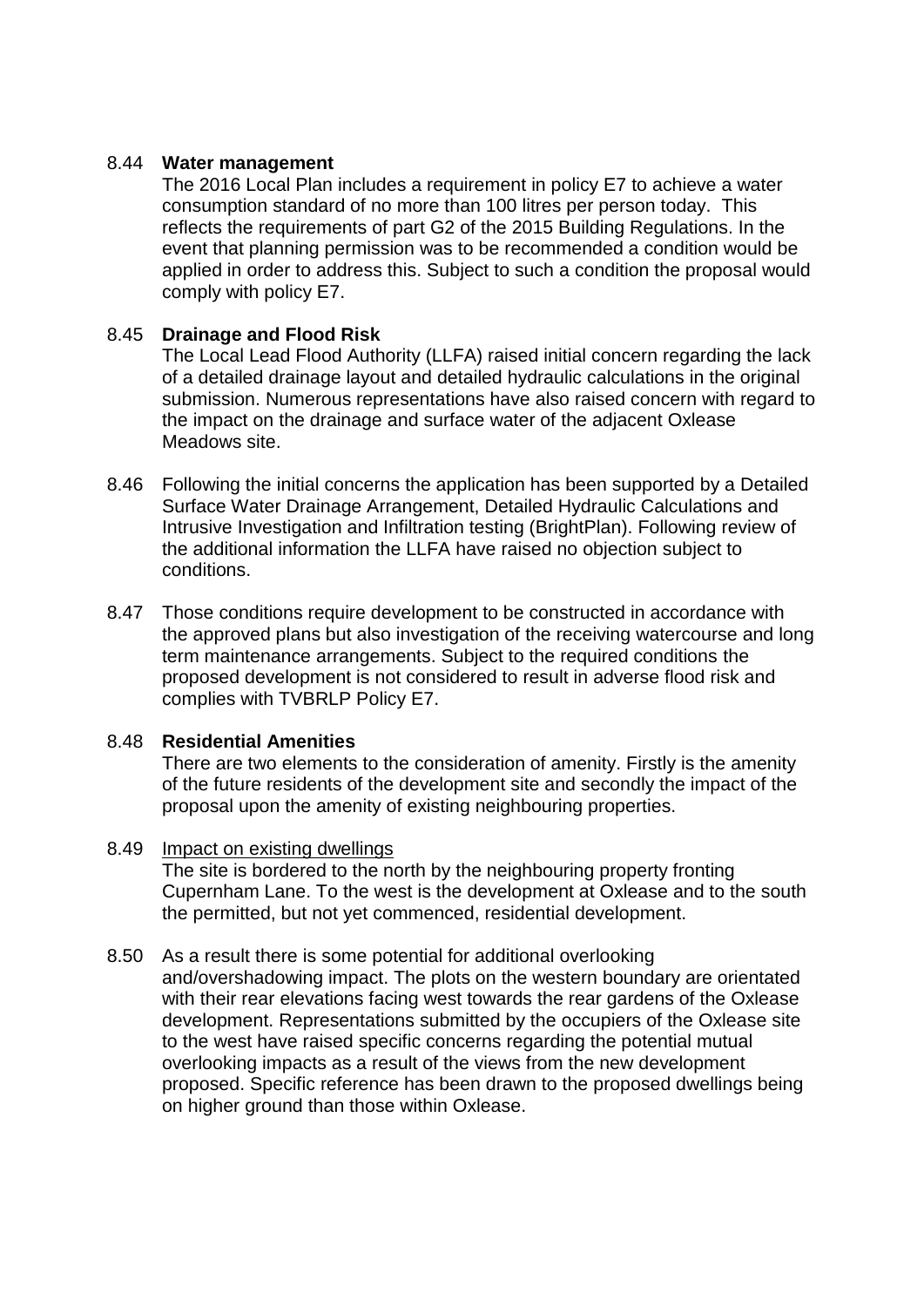8.51 Whilst the rear facing elevations within the Oxlease development and the rear elevations of the proposed dwellings are orientated facing each other there remains a substantial separation distance between the properties. The rear of the relevant properties situated between 16m and 18m from the western boundary of the application site with distances between 42m to 48m between the dwellings. The two sites are further separated by the footpath running along the eastern edge of the Oxlease development. Even considering the height difference these distances are well beyond what would be considered acceptable in a residential setting and has been allowed at appeal on neighbouring sites. Similar distances are maintained with the permitted scheme to the south and neighbouring property to the north. As a result it is not considered that a reason for refusal on the basis of overlooking impact could be substantiated nor a condition requiring planting at a height above the proposed 2m fence be justified. It remains the Officers recommendation that the proposed scheme would not result in any significant adverse overlooking impact and complies with policy LHW4.

### 8.52 Impact on proposed dwellings

The layout for the provision the 14 dwellings provides for adequate private amenity space, following the revised layout in relation to trees, and indicates that suitable relationships between the properties could be achieved to avoid significant impacts on amenity by virtue of overlooking, overshadowing and overbearing.

#### 8.53 Impact during construction works

Representations have raised concern with regard to the impact of noise, mud and dust during construction works. Whilst some degree of disturbance is inevitable during construction work conditions can be applied to limit the hours of construction and to require an environmental management plan to limit amenity impacts. Subject to the required conditions the proposed development is considered to have no significant adverse impact on amenity and complies with TVBRLP Policies LHW4 and F8

### 8.54 **Archaeology**

The application is supported by a desk based assessment (DBA). The Archaeology Officer has commented that the DBA identifies that the site is located immediately to the west of a field (now developed for housing) that was investigated by both archaeological evaluation and targeted excavation, in 2016. This field contained evidence for Mesolithic and Neolithic activity as well as surviving elements of a Roman field system. It is entirely possible that further features dating from the both the Neolithic and Roman periods exist within the current site, while there is a strong possibility that further concentrations of Mesolithic struck flints may be found here as well. The DBA speculates on whether part of the site has been subject to quarrying in the past, but concludes that the available map evidence does not provide a definitive answer to this issue.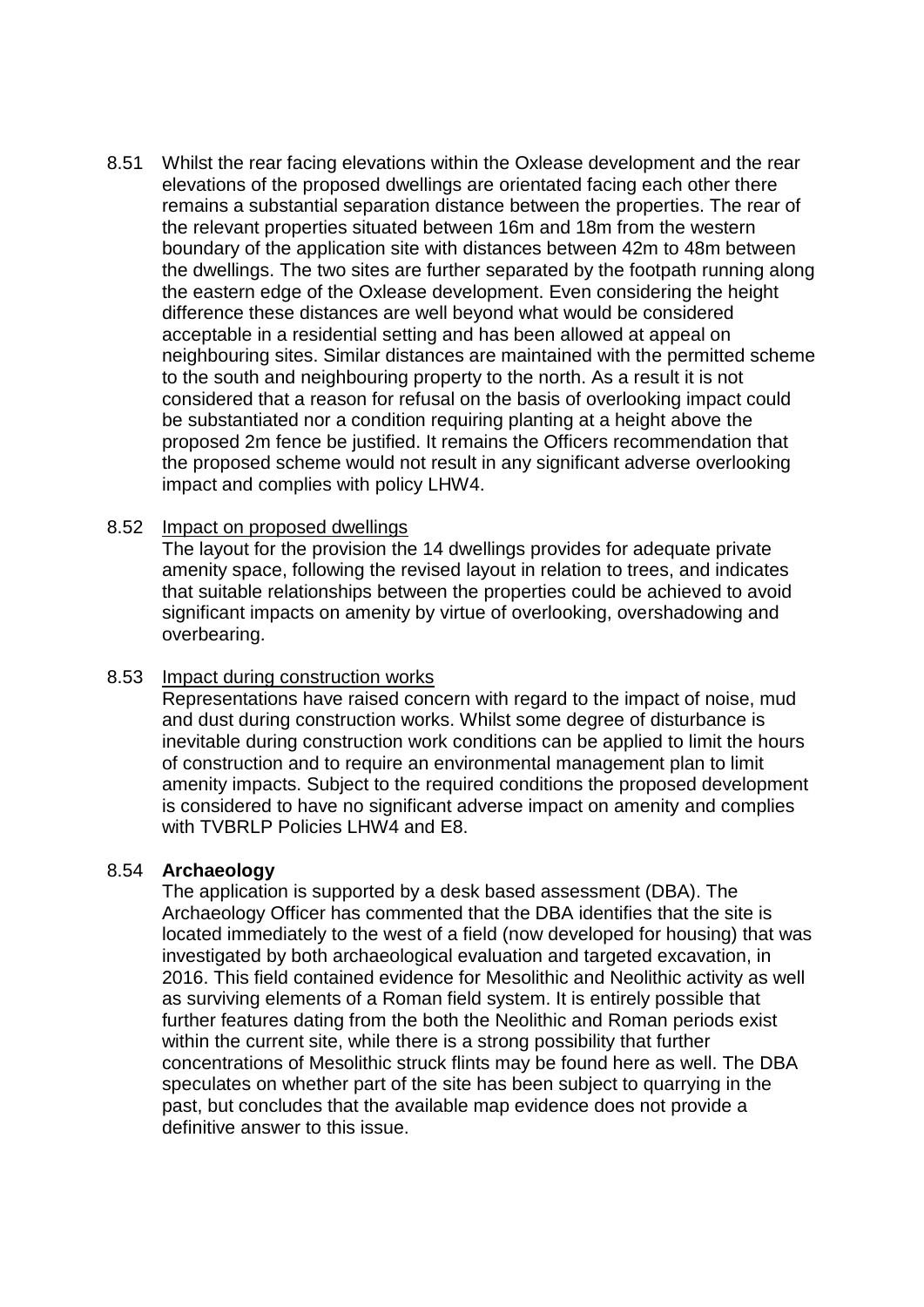8.55 As a result it is considered that the assessment, recording and reporting of any archaeological deposits affected by the proposed housing, parking and associated landscaping be secured through the attachment of suitable conditions to any planning consent. Subject to such conditions the proposal is in accordance with policy E9 (b) of the TVBRLP.

## 8.56 **Social Benefits**

In terms of social benefits the proposal would provide additional housing, albeit not affordable, to meet a local need. It would be sited close to the facilities and services provided by its proximity to Romsey town. Furthermore the proposal would provide a new pedestrian and cycle route through the site to link with the public footpath to the east of the Oxlease development which would improve accessibility for developments to the eastern side of Cupernham Lane to access footpath links to the existing network encouraging non-car modes of transport.

8.57 The Council can demonstrate a five year housing land supply, a matter that was considered at the Abbotsford Inquiry. Even so the Inspector, mindful of the national imperative set out in paragraph 47 of the Framework, to boost significantly the supply of housing, attached substantial weight in favour of the appeal.

## 8.58 **Economic Benefits**

In line with residential development of this scale there would be economic benefits from the proposed development through employment and additional spending power resulting from the construction phase and from future occupiers of the proposed development. The benefits here are more generic than site specific but nonetheless provide weight to the grant of planning permission.

## 8.59 **Planning balance**

The application site remains in the countryside area as defined by the local plan and as a result is contrary to policy COM2. However the direct comparisons with the Inspectors considerations at the Abbotsford inquiry and the neighbouring permissions are material considerations of great weight in favour of granting permission. In addition the proposed development will facilitate the delivery of Economic and social benefits.

8.60 The proposal is in conflict with the development plan. Therefore, in accordance with Section 38(6) of the Planning and Compulsory Purchase Act 2004, an assessment is required as to whether there are other material considerations that would outweigh that development plan conflict. In this case the development plan conflict is considered to be outweighed by the other material considerations, including the benefits of the appeal. As a result it is concluded that permission should be granted as a departure from local plan policy COM2.

### 9.0 **CONCLUSION**

9.1 The location of the site in a sustainable location and comparable to a recent permission granted at appeal which is a strong material consideration in favour of the principle of development.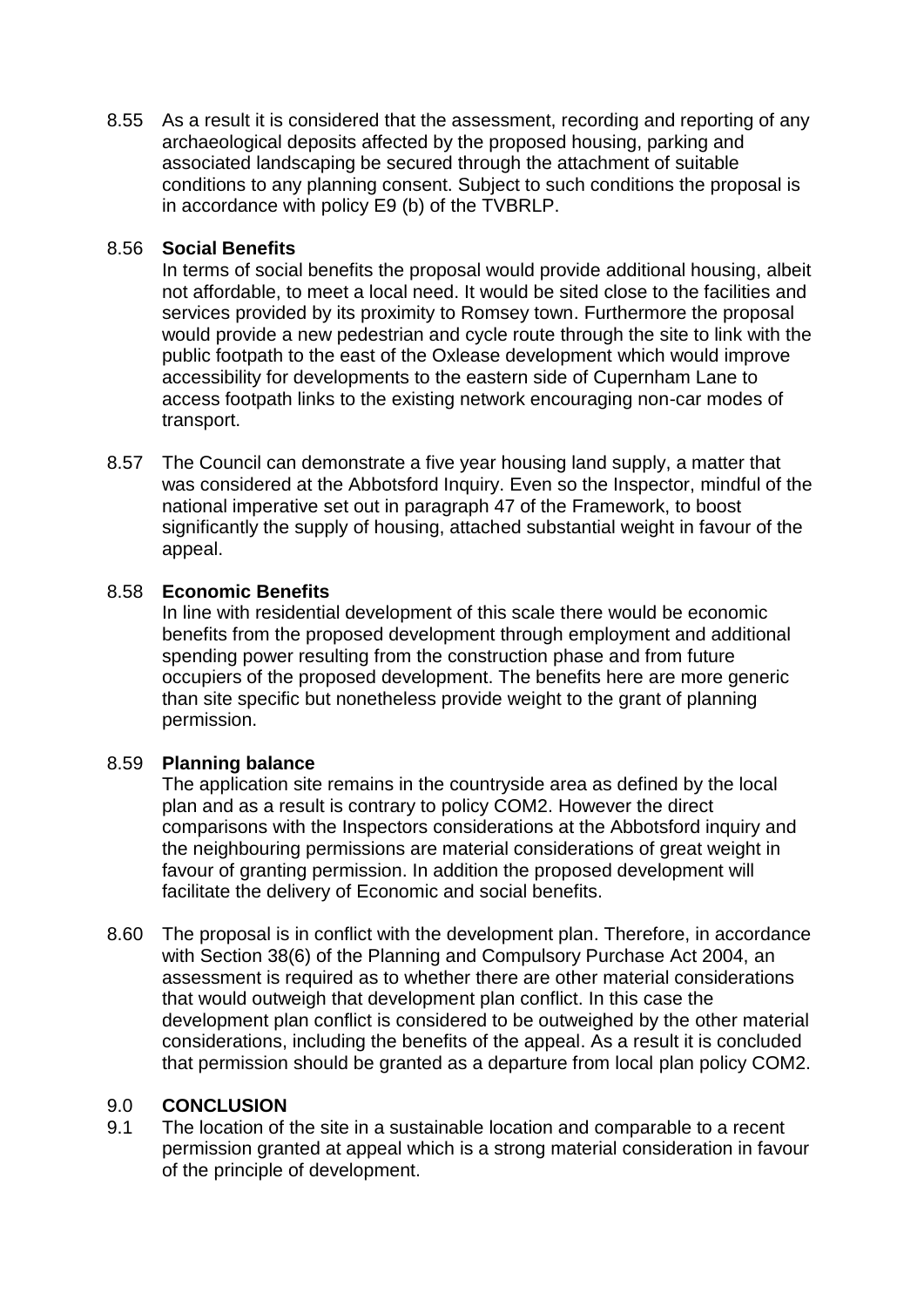9.2 Potential concerns with regard to the impact on trees, protected species and drainage have been resolved. Subject to securing the required conditions and s106 obligations the proposed development is considered acceptable.

## 10.0 **RECOMMENDATION**

**Delegate to Head of Planning & Building for completion of satisfactory consultation with Natural England and s106 legal agreement to secure;**

- **Removal of land from agricultural production**
- **Future management of the mitigation land, and**
- **New Forest SPA contribution.**
- **Future management of landscaped and biodiversity enhancement areas outside of residential garden areas.**

**Then PERMISSION subject to:**

- **1. The development hereby permitted shall be begun within three years from the date of this permission. Reason: To comply with the provision of Section 91 of the Town and Country Planning Act 1990 as amended by Section 51 of the Planning and Compulsory Purchase Act 2004.**
- **2. No development shall take place above DPC level of the development hereby permitted until samples and details of the materials to be used in the construction of all external surfaces hereby permitted have been submitted to and approved in writing by the Local Planning Authority. Development shall be carried out in accordance with the approved details. Reason: To ensure the development has a satisfactory external appearance in the interest of visual amenities in accordance with Test Valley Borough Revised Local Plan (2016) Policy E1.**
- **3. Before the development hereby permitted is commenced details, including plans and cross sections, shall be submitted to and approved by the Local Planning Authority of the existing and proposed ground levels of the development and the boundaries of the site and the height of the ground floor slab and damp proof course in relation thereto. Development shall be undertaken in accordance with the approved details. Reason: To ensure satisfactory relationship between the new**

**development and the adjacent buildings, amenity areas and trees in accordance with Test Valley Borough Revised Local Plan (2016) Policy E1.**

**4. The development hereby approved shall be undertaken in full accordance with the provisions set out within the eco urban Arboricultural Implications Assessment and Method Statement reference 191166 - AIA 2 dated 28 April 2020. Reason: To ensure the enhancement of the development by the retention of existing trees and natural features during the construction phase in accordance with Test Valley Borough Revised Local Plan policy E2.**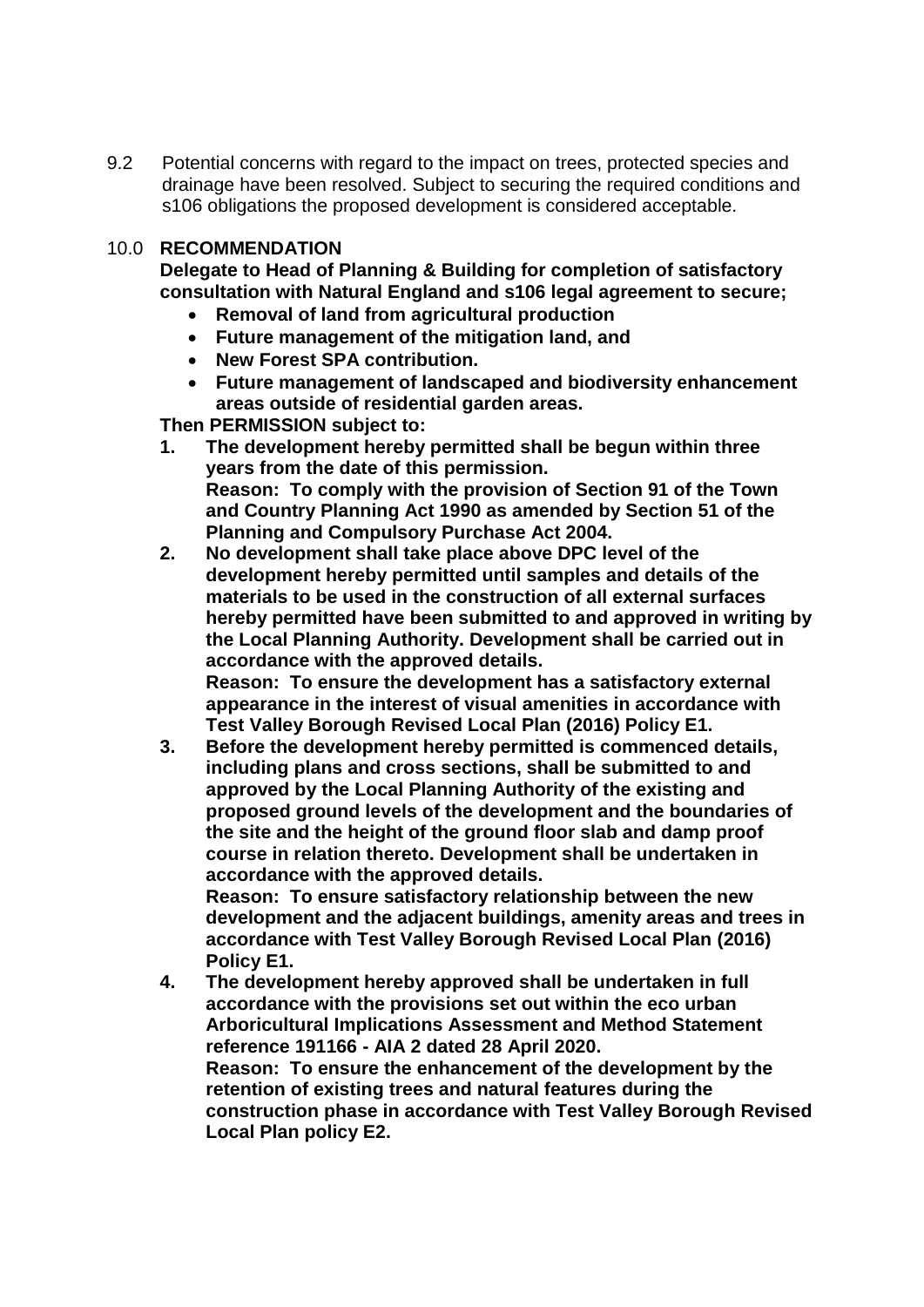**5. Tree protective measures installed (in accordance with the tree protection condition) shall be maintained and retained for the full duration of works or until such time as agreed in writing with the Local Planning Authority. No activities, nor material storage, nor placement of site huts or other equipment what-so-ever shall take place within the barrier.**

**Reason: To ensure the avoidance of damage to existing trees and natural features during the construction phase in accordance with Test Valley Borough Revised Local Plan policy E2.**

- **6. All service routes, drain runs, soakaways or excavations in connection with the development hereby permitted shall remain wholly outside the tree protective barrier. Reason: To ensure the avoidance of damage to existing trees and natural features during the construction phase in accordance with Test Valley Borough Revised Local Plan policy E2.**
- **7. No development shall take place above DPC level until full details of hard and soft landscape works have been submitted and approved. Details shall include-where appropriate: proposed finished levels or contours; means of enclosure; car parking layouts; other vehicle and pedestrian access and circulation areas; hard surfacing materials; minor artefacts and structures. Soft landscape works shall include: planting plans; written specifications (including cultivation and other operations associated with plant and grass establishment); schedules of plants, noting species, plant sizes and proposed numbers/densities. The soft landscape proposals shall include details of soft boundary treatments to the outside edges of the site. The landscape works shall be carried out in accordance with the implementation programme and in accordance with the management plan.**

**Reason: To improve the appearance of the site and enhance the character of the development in the interest of visual amenity and contribute to the character of the local area in accordance with Test Valley Borough Revised Local Plan (2016) Policy E1 and E2.** 

- **8. The development shall not be occupied until space has been laid out and provided for the parking and manoeuvring of vehicles to enable them to enter and leave the site in a forward gear in accordance with the approved plan and this space shall thereafter be reserved for such purposes at all times. Reason: In the interests of highway safety in accordance with Test Valley Borough Revised Local Plan (2016) Policy T1.**
- **9. Any gates shall be set back at least 4.5 metres from the edge of the carriageway of the adjoining highway. Reason: In the interest of highway safety in accordance with Test Valley Borough Revised Local Plan (2016) Policy T1.**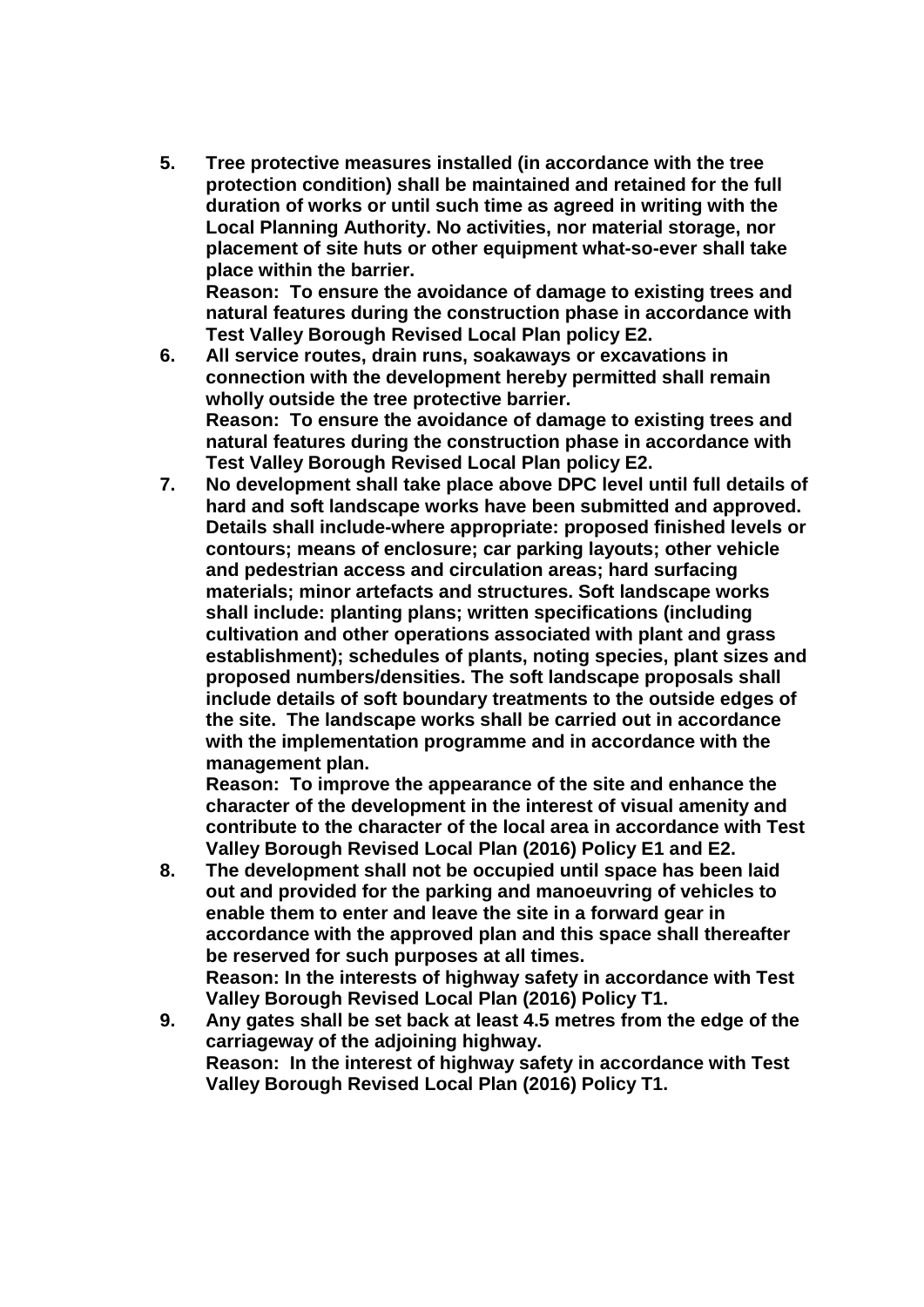**10. Prior to the commencement of development full details of the layout for the parking and manoeuvring onsite of contractor's and delivery vehicles during the construction period shall be submitted to and approved in writing by the Local Planning Authority. The approved scheme shall be implemented prior to the commencement of development and retained for the duration of the construction period.** 

**Reason: In the interest of highway safety in accordance with Test Valley Borough Local Plan 2016 policy T1.**

**11. There shall be no construction or demolition works, no machinery shall be operated, no processes carried out and no deliveries received or dispatched outside the following times: 07:30 to 18:00 hours Monday to Friday and 08:00 to 13:00 hours on Saturday. In addition, no such activities shall take place on Sundays, Bank or Public holidays.**

**Reason: In the interests of the amenities of neighbouring properties in accordance with Test Valley Borough Local Plan policies E8 and LWH4.**

- **12. The development hereby approved shall be designed and built to meet Regulation 36 2 (b) requirement of 110 litres/person/day water efficiency set out in part G2 of Building Regulations 2015. Reason: In the interests of improving water usage efficiency in accordance with policy E7 of the Test Valley Borough Revised Local Plan 2016.**
- **13. The drainage system shall be constructed in accordance with the Detailed Surface Water Drainage Arrangement ref: D1875-PL300. Surface water discharge to the watercourse shall be limited to 3.9 l/s. Any changes to the approved documentation must be submitted to and approved in writing by Local Planning Authority and Lead Local Flood Authority. Any revised details submitted for approval must include a technical summary highlighting any changes, updated detailed drainage drawings and detailed drainage calculations.**

**Details for the long-term maintenance arrangements for the surface water drainage system shall be submitted to and approved in writing by the Local Planning Authority prior to the first occupation of any of the dwellings. The submitted details shall include;**

**a. Maintenance schedules for each drainage feature type and ownership.**

**b. Details of protection measures.**

**Maintenance and protection measures shall be carried out in accordance with the approved details.** 

**Reason: To ensure a satisfactory form of development and in the interest of local amenities in accordance with Test Valley Borough Revised Local Plan 2016 policy E7.**

**14. Prior to the first occupation of development the condition of the existing watercourse, which will take surface water from the development site, shall be investigated and a report on its condition, capacity and any required remedial works be submitted to and approved in writing by the Local Planning Authority. If necessary,**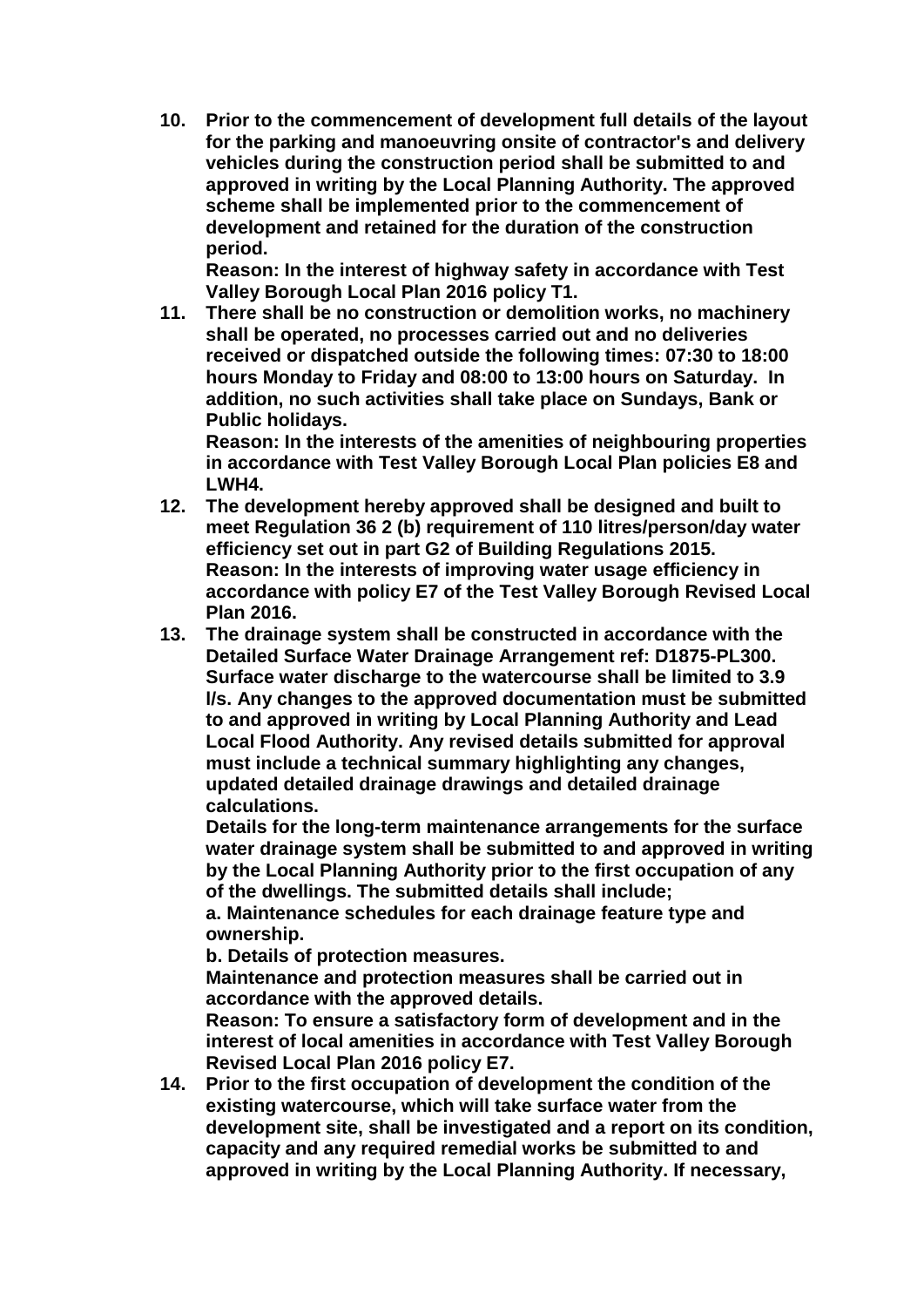**improvement to its condition as reparation, remediation, restitution and replacement shall be undertaken in accordance with the approved details and evidence of the works submitted and approved in writing by Local Planning Authority.**

**Reason: To ensure a satisfactory form of development and in the interest of local amenities in accordance with Test Valley Borough Revised Local Plan 2016 policy E7.**

- **15. No development shall take place until the applicant has secured the implementation of a programme of archaeological assessment in accordance with a Written Scheme of Investigation (WSI) that has been submitted to and approved by the Planning Authority in order to recognise, characterise and record any archaeological features and deposits that may exist here. The assessment should take the form of trial trenching, with trenches targeted upon the footprints of the proposed houses, garages and access road. If the results of the evaluation are deemed significant enough by Test Valley Borough Council, then a programme of archaeological mitigation of impact, based on the results of the trial trenching, should be carried out in accordance with a further Written Scheme of Investigation that has been submitted to and approved by the Planning Authority. Following the completion of all archaeological fieldwork, a report will be produced in accordance with an approved programme including, where appropriate, a post-excavation assessment consisting of specialist analysis and reports together with a programme of publication and public engagement. Reason: In the interest of the heritage of the site in accordance with Test Valley Borough Revised Local Plan policy E9.**
- **16. Development shall proceed in accordance with the ecological mitigation, compensation and enhancement measures detailed within the Biodiversity Enhancement & Mitigation Plan (EcoSupport, December 2020) and the GCN Mitigation Strategy (EcoSupport, January 2020) unless otherwise agreed in writing by the Local Planning Authority. Ecological mitigation, compensation and enhancement features shall be created/installed as per ecologists instructions and retained in perpetuity in a condition suited for their intended purpose.**

**Reason: to protect biodiversity in accordance with the Conservation Regulations 2017, Wildlife & Countryside Act 1981, the NERC Act (2006), NPPF and with Policy E5 of the Test Valley Borough Council Adopted Local Plan 2011-2029.**

**17. The development shall not be brought into use until vehicular visibility splays as indicated on the approved plan 5310/001 Rev B in which there should be no obstruction to visibility exceeding 1.0m in height above the adjacent carriageway channel line have been completed. Such visibility splays shall thereafter be retained for the lifetime of the development.**

**Reason: To provide and maintain adequate visibility in the interests of highway safety in accordance with Test Valley Borough Local Plan policy T1.**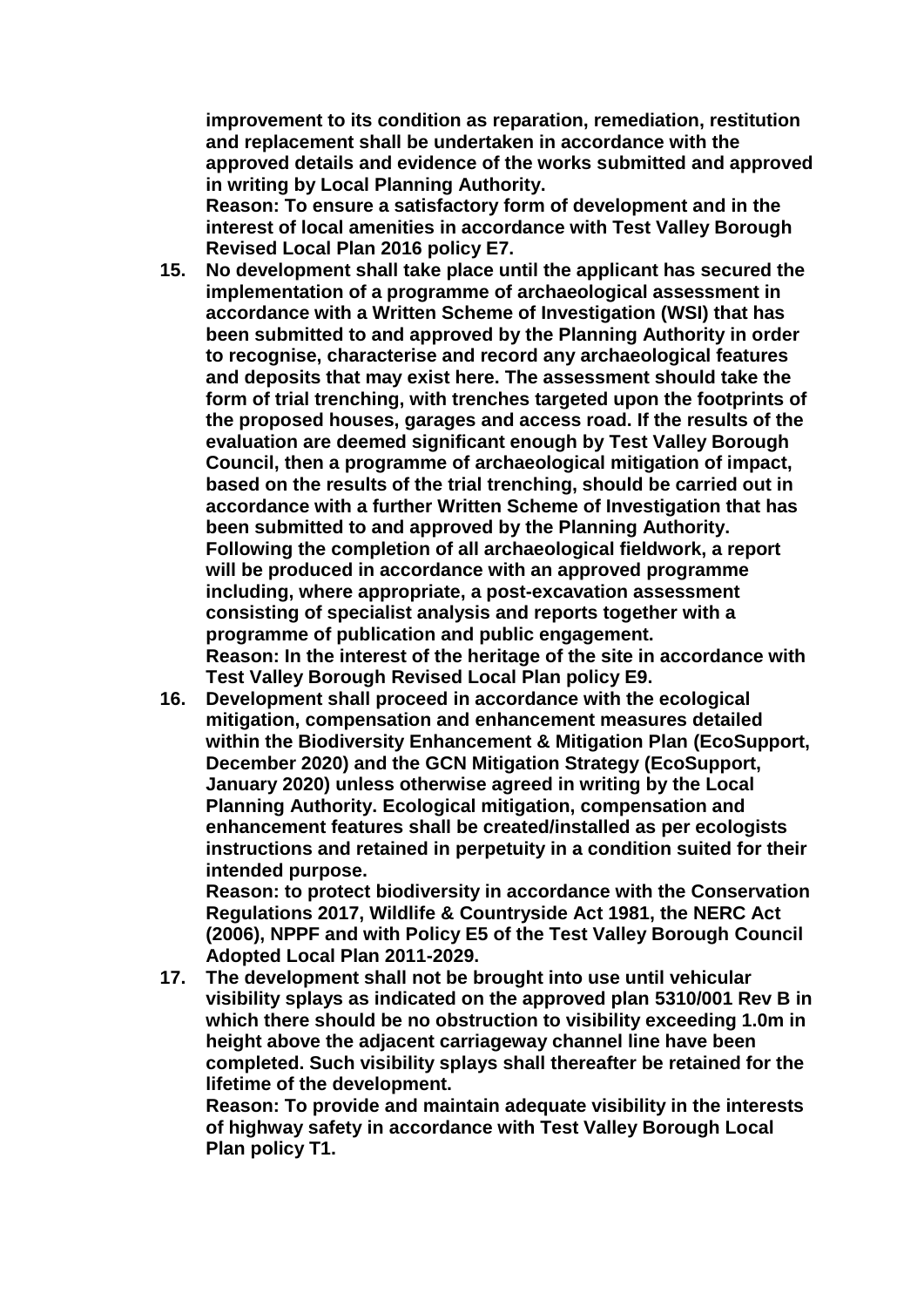**18. No development shall take place unless or until an Environmental Management Plan has been submitted to, and approved in writing by, the Local Planning Authority. The Environmental Management Plan shall cover the control of noise and dust during the demolition, site preparation and construction phases of development. Work shall be undertaken in accordance with the approved Environmental Management Plan.** 

**Reason: In the interests of the amenities of neighbouring properties in accordance with Test Valley Borough Local Plan policies E8 and LWH4.**

**19. The development hereby permitted shall not be carried out except in complete accordance with the details shown on the submitted plans, numbers:**

**01 02 A**

**03 B 04 A**

**05 A**

**06 A**

**07 A**

**08 A 09 A**

**10 A**

**11 A**

**12 A 13** 

**14**

**15**

**16 17 B**

**18 A**

**19**

**20 21**

**22 A**

**L90-200 B**

**L90-201** 

**D1875-PL200**

**D1875-PL300 5310/001 Rev B**

**Reason: For the avoidance of doubt and in the interests of proper planning.** 

**Notes to applicant:**

**1. The development hereby permitted shall be carried out and completed strictly in accordance with the submitted plans, specifications and written particulars for which permission is hereby granted or which are subsequently submitted to, and approved in writing by, the Local Planning Authority and in compliance with any conditions imposed by the Local Planning Authority.**